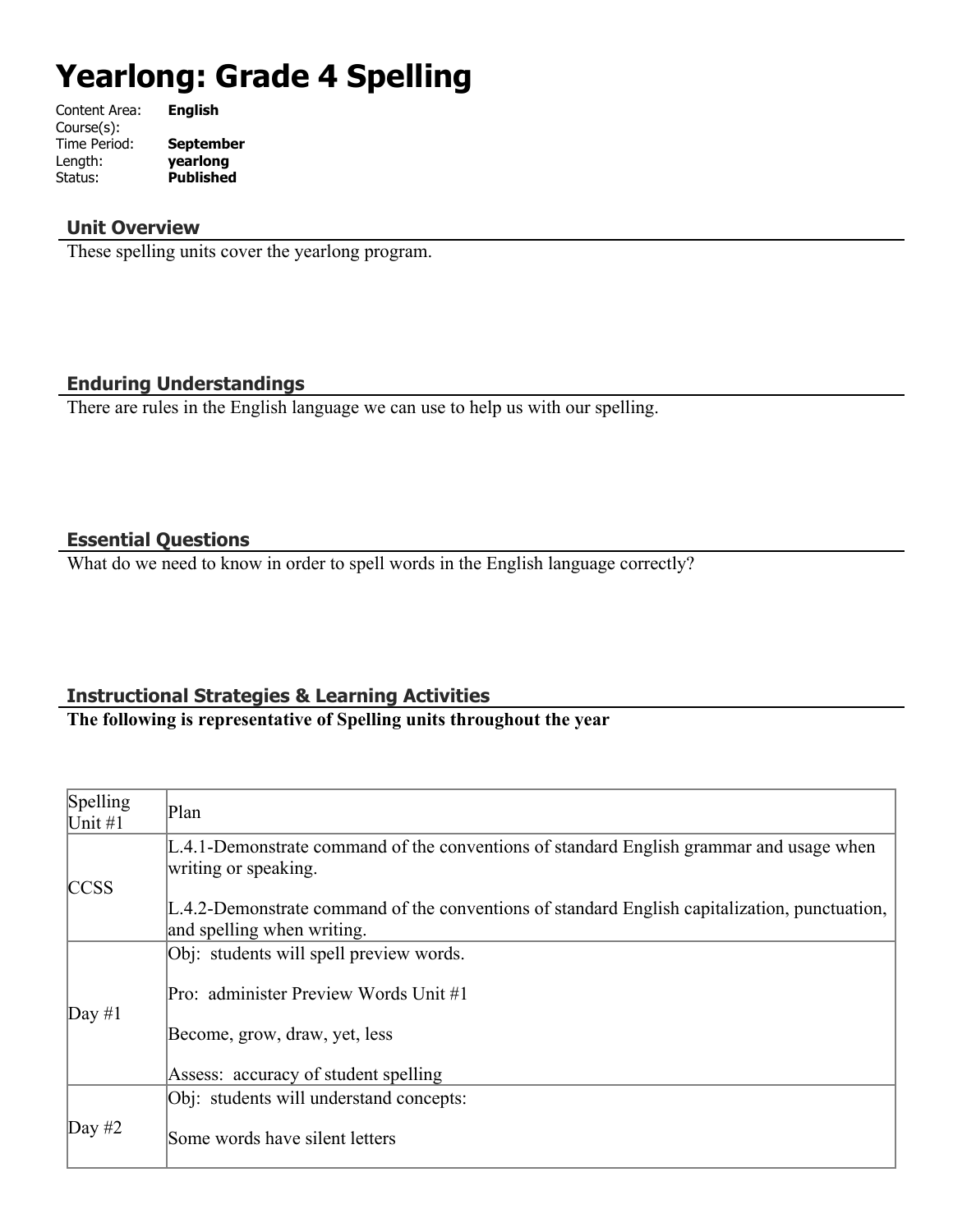| Frequent spelling patterns for $\frac{1}{0}$ are o, al, au, and aw          |
|-----------------------------------------------------------------------------|
| Short vowel sounds are usually spelled with one vowel.                      |
| Long vowel sounds are usually spelled with two vowels.                      |
| Frequent spelling patterns for long o are o, oa, ow, old, and o-consonant-e |
| Assign tasks TE pgs. 2-4                                                    |
| Assess: accuracy of student performance/responses                           |

| $\left[\text{SpellingUnit#2}\right]_{\text{Lesson}}$ |                                                                                                       |  |
|------------------------------------------------------|-------------------------------------------------------------------------------------------------------|--|
|                                                      | Obj: students will spell high frequency words:                                                        |  |
| Day 1                                                | Pro: administer preview words:                                                                        |  |
|                                                      | Wind, behind, cannot, letter, among                                                                   |  |
|                                                      | Assess: accuracy of student spelling                                                                  |  |
|                                                      | Obj: students will review long and short vowel sounds.                                                |  |
| Day 2                                                | Pro: Concept One lesson pg. 12.                                                                       |  |
|                                                      | Assess: student responses.                                                                            |  |
|                                                      | Obj: students will identify common spelling patterns for the sound heard at the beginning of<br>kite. |  |
| Day 3                                                | Pro: assign THT #2                                                                                    |  |
|                                                      | Assess: student responses.                                                                            |  |
|                                                      | Obj: students will review spelling of the long I sound.                                               |  |
| Day 4                                                | Pro: assign Sitton pg. 4 (handout)                                                                    |  |
|                                                      | Assign: accuracy of student responses                                                                 |  |
|                                                      | Obj: students will spell high frequency words.                                                        |  |
| Day5                                                 | Pro: Administer Cloze Test "Kite Communication"                                                       |  |
|                                                      | Assess: accuracy of student responses.                                                                |  |

equent spelling patterns of long e.

Pro: brainstorm foods with the long e sound.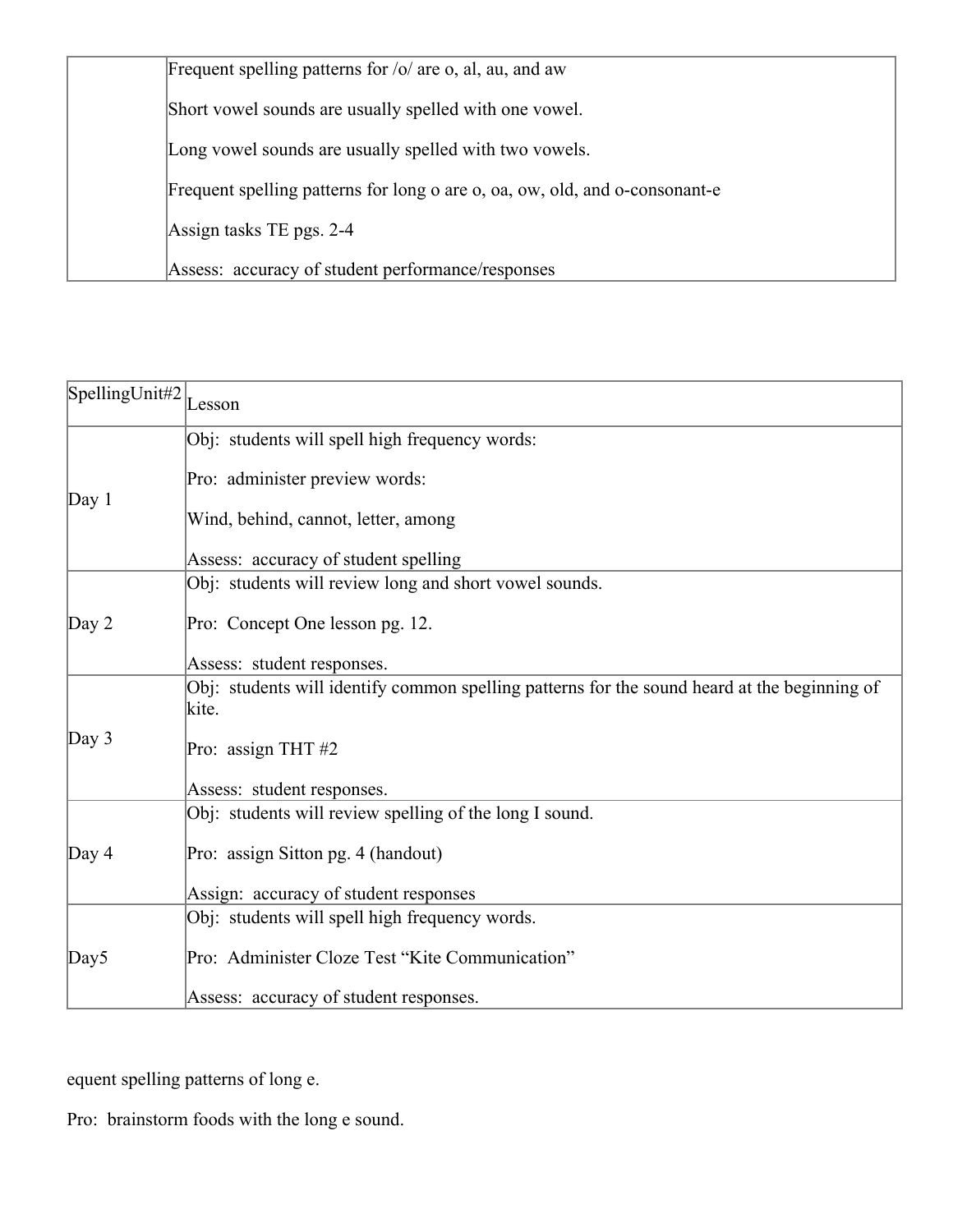Assess: wkbk. pg. 7

Day 3

Obj: students will use proper form of there/their/they're.

Pro: Discuss Blackline Master pg. 401.

Assess: wkbk. pg. 8

Day 4

Obj: students will identify words that need to be capitalized.

Pro: Write English on board. Point out that countries, groups of people, and languages are always capitalized. Introduce Teaching Poster #1.

Assess: Personal Poster Blackline Master 1.

Day 5

Obj: students will spell core frequency words correctly.

Pro: administer cloze test Review #3 Watch Out For Idioms.

Assess: student accuracy

| <b>SPELLING</b><br>UNIT <sub>#4</sub> |                                                                                                                                                   |
|---------------------------------------|---------------------------------------------------------------------------------------------------------------------------------------------------|
|                                       | Obj: students will be assessed on core frequency words.                                                                                           |
| Day $1$                               | Pro: Administer word preview pg. 31: rest, perhaps, certain, six, feel                                                                            |
|                                       | Assess: accuracy of student spelling                                                                                                              |
|                                       | Obj: students will identify frequent spelling patterns for /s/ as s, ss, sc, ce, ci, and cy and<br>patterns for other sounds spelled another way. |
| Day $2$                               | Pro: Practice Book pg. 10, 11                                                                                                                     |
|                                       | Assess: accuracy of student crossword answers.                                                                                                    |
|                                       | Obj: students will identify suffixes and prefixes.                                                                                                |
| Day $3$                               | Pro: concept three pg. 33, Teaching Poster 2, pg. 411.                                                                                            |
|                                       | Assess: prefix/suffix chart pg. 381                                                                                                               |
|                                       | Obj: students will proofread for spelling errors.                                                                                                 |
| Day $4$                               | Pro: wkbk. $pg. 12$                                                                                                                               |
|                                       | Enrichment: OVER SIXTY DOLLARS game TE pg. 34.                                                                                                    |
|                                       | Assess: accuracy of student responses.                                                                                                            |
| Day $5$                               | Obj: students will be assessed on core frequency words.                                                                                           |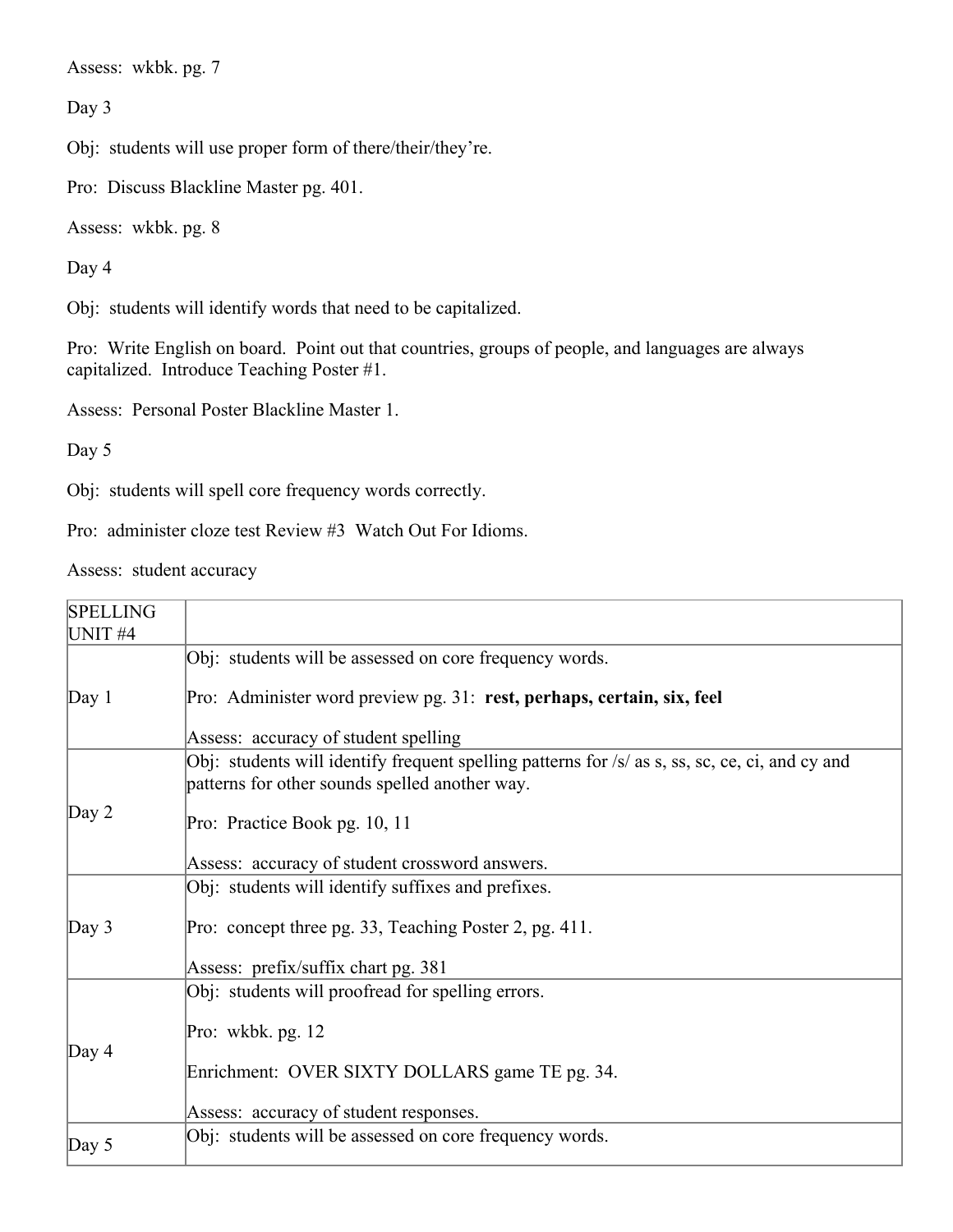| Pro: Administer cloze test: Scream for Ice Cream |  |
|--------------------------------------------------|--|
| Assess: accuracy of student spelling             |  |

| Spelling              | L.4.1-Demonstrate command of the conventions of standard English grammar and usage when<br>writing or speaking.                                                                            |  |
|-----------------------|--------------------------------------------------------------------------------------------------------------------------------------------------------------------------------------------|--|
| <b>CCSS</b>           | L.4.2-Demonstrate command of the conventions of standard English capitalization, punctuation, and<br>spelling when writing.                                                                |  |
|                       | Obj: students will spell core frequency words.                                                                                                                                             |  |
| Day 1                 | Pro: administer core words pg. 41 fire, ready, green, yes, built                                                                                                                           |  |
|                       | Assess: accuracy of student spelling.                                                                                                                                                      |  |
|                       | Obj: students will identify patterns for the "j" sound.                                                                                                                                    |  |
| Day $2$               | Pro: Write sentence on board from TE pg. 44: The huge, green frog dodged the giant feet of the<br>basketball players as it jumped across the gym floor. Brainstorm patterns for "j" sound. |  |
|                       | Assess: Practice book pg. 13                                                                                                                                                               |  |
|                       | Obj: students will identify prefixes and suffixes.                                                                                                                                         |  |
| Day 3                 | Pro: write fire, treat, spell, place, understand on whiteboard. Ask students to put "mis" in front of<br>words. Discuss how this changes the meaning of the word.                          |  |
|                       | Assess: Practice book pg. 14                                                                                                                                                               |  |
|                       | Obj: students will use words that spell "j" sound in different ways.                                                                                                                       |  |
| Day $4$               | Pro: Crossword puzzle                                                                                                                                                                      |  |
|                       | Assess: THT#5                                                                                                                                                                              |  |
|                       | Obj: students will be evaluated on spelling of core frequency words.                                                                                                                       |  |
| Day $5$               | Pro: administer Cloze Test #5 Making a Tepee                                                                                                                                               |  |
|                       | Assess: accuracy of spelling words                                                                                                                                                         |  |
| Spelling<br>Unit $#6$ |                                                                                                                                                                                            |  |
|                       | Obj: students will spell core frequency words.                                                                                                                                             |  |
| Day 1                 | Pro: TE pg. special, ran, full, town, complete                                                                                                                                             |  |
|                       | Assess: accuracy of student spelling                                                                                                                                                       |  |
|                       | Obj: students will identify spelling patterns for /ou/ sounds.                                                                                                                             |  |
| Day 2                 | Pro: write about and town on board. Brainstorm list of words that use these patterns.                                                                                                      |  |
|                       | Assess: Practice Book pg. 16                                                                                                                                                               |  |
| Day 3                 | Obj: students will understand spelling patterns for adding suffixes to words.                                                                                                              |  |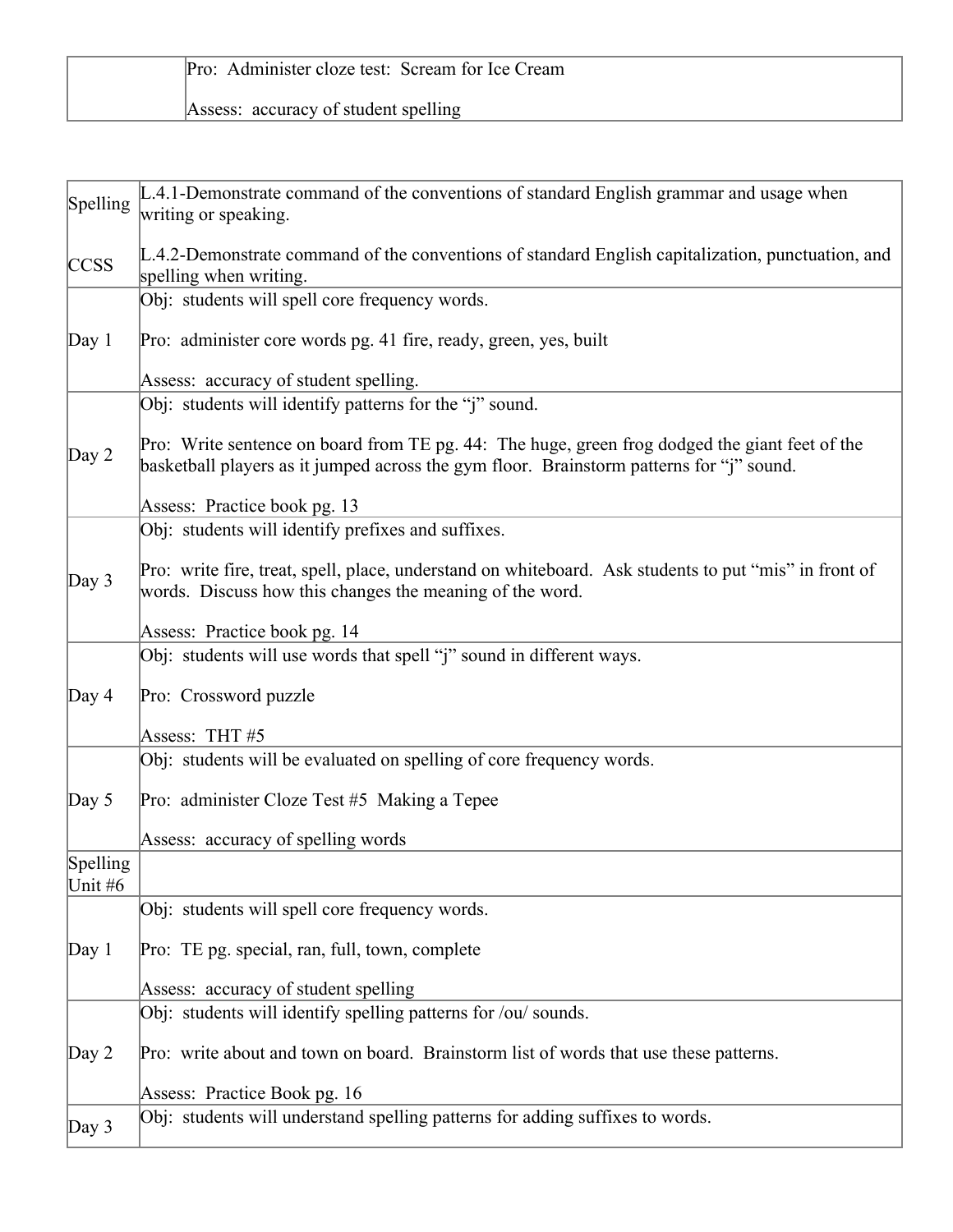|         | Pro: Review rules Practice Book pg. 17                     |
|---------|------------------------------------------------------------|
|         | Assess: Practice Book pg. 17                               |
|         | Obj: students will proofread text for errors.              |
| Day $4$ | Pro: Review proofreading techniques.                       |
|         | Assess: Practice pg. 18                                    |
|         | Obj: students will be evaluated on spelling of core words. |
| Day $5$ | Pro: administer cloze test #6 What Time is it?             |
|         | Assess: accuracy of student spelling                       |

|                       | L.4.1-Demonstrate command of the conventions of standard English grammar and usage when writing                             |
|-----------------------|-----------------------------------------------------------------------------------------------------------------------------|
|                       | CCSS or speaking.                                                                                                           |
|                       | L.4.2-Demonstrate command of the conventions of standard English capitalization, punctuation, and<br>spelling when writing. |
|                       | Obj: students will spell core frequency words.                                                                              |
| Day                   | Pro: administer word preview: oh, person, hot, anything, hold                                                               |
| 11.                   | Assess: accuracy of student spelling                                                                                        |
|                       | THT#7                                                                                                                       |
|                       | Obj: students will identify compound words.                                                                                 |
| Day                   | Pro: Use pg. 62 teacher's guide for examples.                                                                               |
| 2                     | "I have, who has" COMPOUND WORDS                                                                                            |
|                       | Assess: accuracy of responses Practice Book pg. 19                                                                          |
|                       | Obj: students will spell the long a sound.                                                                                  |
| $\begin{bmatrix}$ Day | Pro: TE pg. 63 for reference                                                                                                |
|                       | Assess: Practice Book pg. 20                                                                                                |
|                       | Obj: students will review compound words.                                                                                   |
| Day<br>4              | Pro: "I have, who has" COMPOND WORD JOKES                                                                                   |
|                       | Assess: accuracy of student responses.                                                                                      |
|                       | Obj: students will spell core frequency words.                                                                              |
| $\begin{bmatrix}$ Day | Pro: Administer Cloze Test: Safety in the Kitchen.                                                                          |
|                       | Assess: accuracy of student spelling                                                                                        |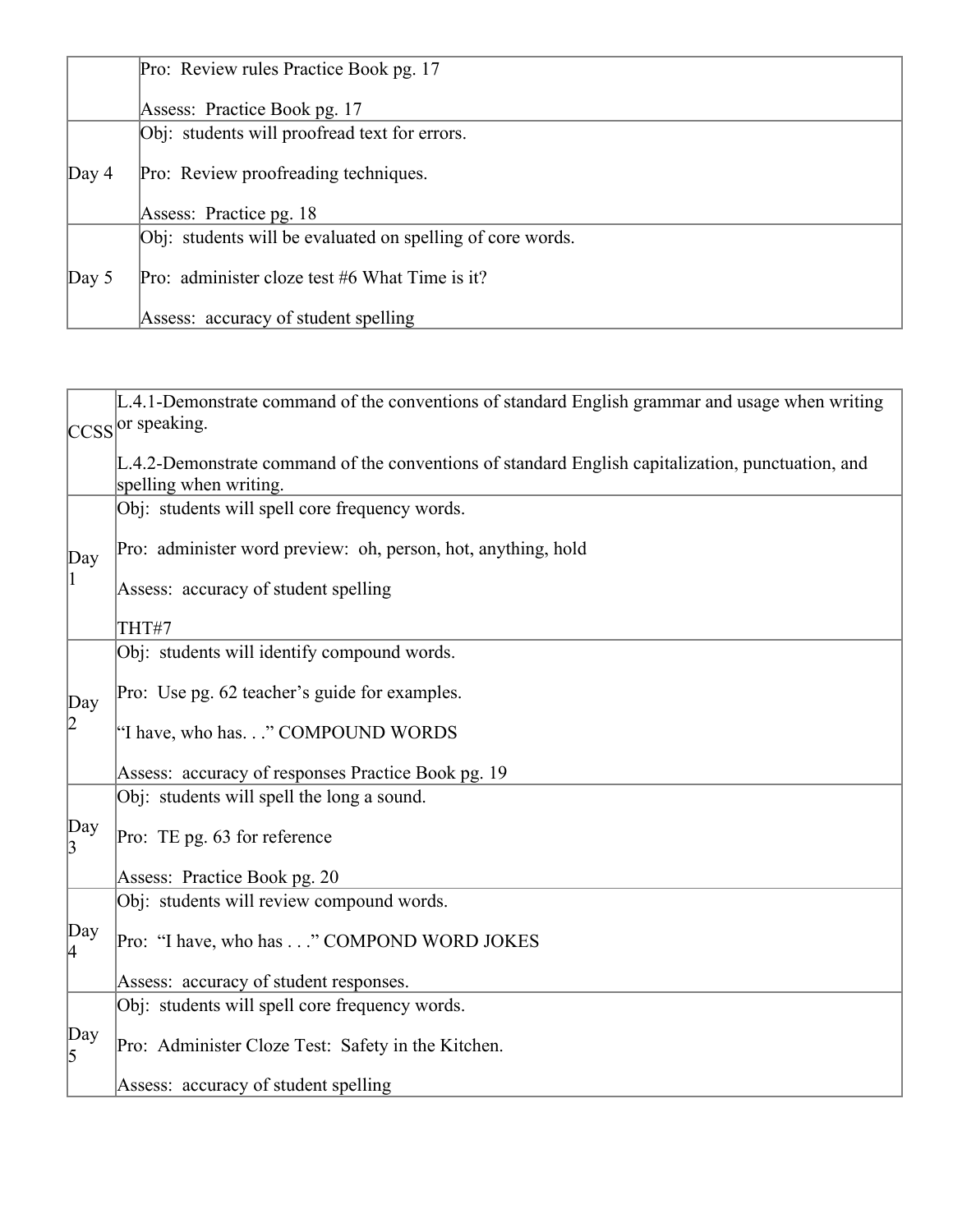| <b>SPELLING UNIT #8</b> |                                                                                   |
|-------------------------|-----------------------------------------------------------------------------------|
|                         | Obj: students will spell core frequency words.                                    |
| DAY1                    | Pro: Unit 8 word preview: state, list, stood, hundred, ten                        |
|                         | Assess: accuracy of student spelling                                              |
|                         | Obj: students will spell state names in alphabetical order.                       |
| DAY <sub>2</sub>        | Pro: Practice Book pg. 23, use agenda as resource.                                |
|                         | Assess: accuracy of student spelling                                              |
|                         | Obj: students will review compound words.                                         |
| DAY3                    | Pro: review compounds words.                                                      |
|                         | Assess: Practice Book pg. 24                                                      |
|                         | Obj: students will spell review compound words.                                   |
| DAY4                    | Pro: THT#8                                                                        |
|                         | Assess: accuracy of student responses                                             |
|                         | Obj: students will be evaluated on understanding of core frequency word spelling. |
| DAY <sub>5</sub>        | Pro: Administer Cloze Test #8 "What Are They?"                                    |
|                         | Assess: accuracy of student responses.                                            |

# **Integration of Career Readiness, Life Literacies and Key Skills**

| TECH.9.4.5.CT.4 | Apply critical thinking and problem-solving strategies to different types of problems such<br>as personal, academic, community and global (e.g., 6.1.5. Civics CM.3). |
|-----------------|-----------------------------------------------------------------------------------------------------------------------------------------------------------------------|
|                 | The ability to solve problems effectively begins with gathering data, seeking resources,<br>and applying critical thinking skills.                                    |
| WRK.9.2.5.CAP.1 | Evaluate personal likes and dislikes and identify careers that might be suited to personal<br>likes.                                                                  |
| WRK.9.2.5.CAP.2 | Identify how you might like to earn an income.                                                                                                                        |
|                 | An individual's passions, aptitude and skills can affect his/her employment and earning<br>potential.                                                                 |

# **Technology and Design Integration**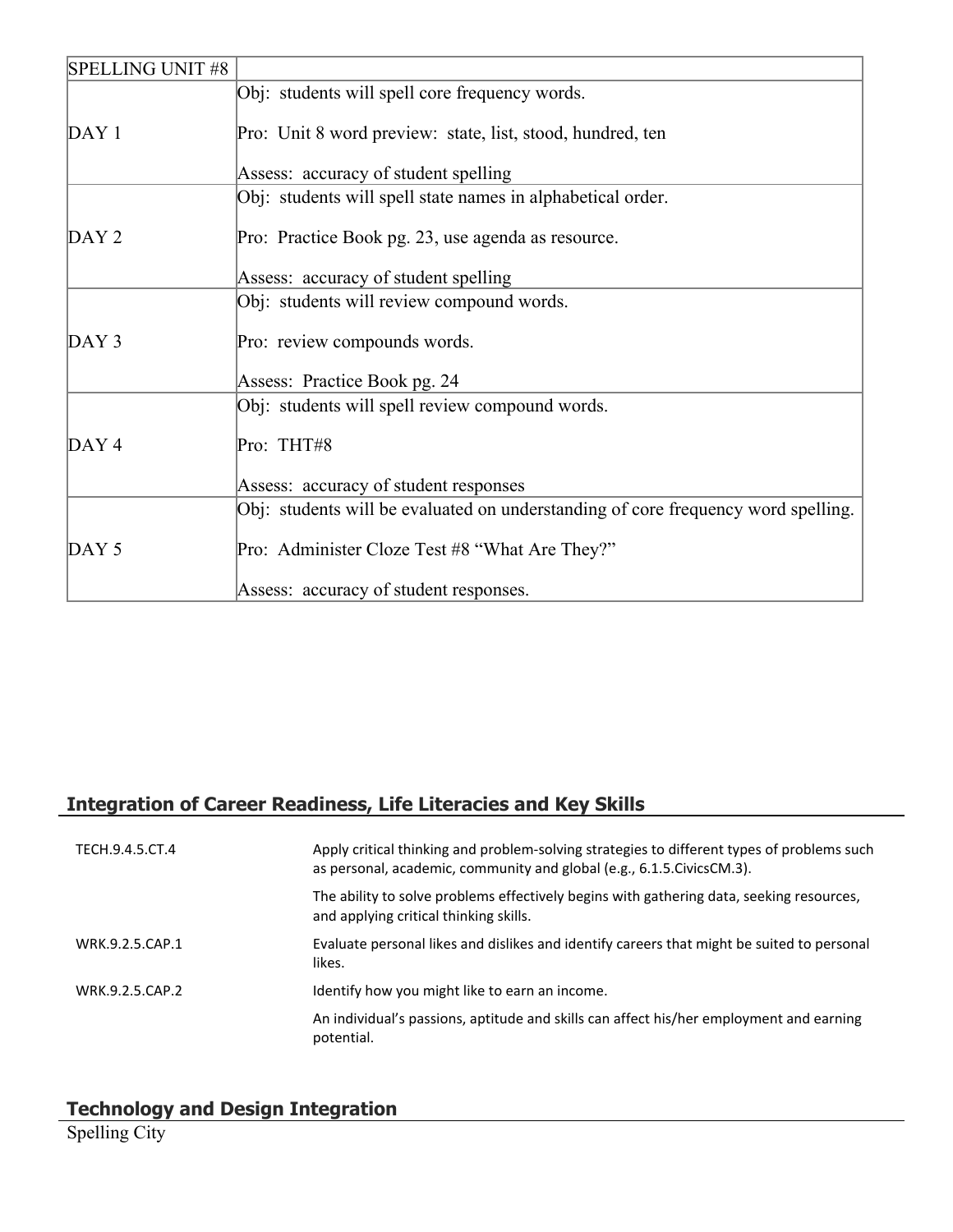Software and hardware work together as a system to accomplish tasks (e.g., sending, receiving, processing, and storing units of information).

#### **Interdisciplinary Connections**

Spelling is a part of all disciplines.

#### **Differentiation**

- Understand that gifted students, just like all students, come to school to learn and be challenged.
- Pre-assess your students. Find out their areas of strength as well as those areas you may need to address before students move on.
- Consider grouping gifted students together for at least part of the school day.
- Plan for differentiation. Consider pre-assessments, extension activities, and compacting the curriculum.
- Use phrases like "You've shown you don't need more practice" or "You need more practice" instead of words like "qualify" or "eligible" when referring to extension work.
- Encourage high-ability students to take on challenges. Because they're often used to getting good grades, gifted students may be risk averse.

#### **Definitions of Differentiation Components**:

- o Content the specific information that is to be taught in the lesson/unit/course of instruction.
- o Process how the student will acquire the content information.
- o Product how the student will demonstrate understanding of the content.
- o Learning Environment the environment where learning is taking place including physical location and/or student grouping

#### **Differentiation occurring in this unit:**

Modified lists

additional challenge words

support charts

#### **Modifications & Accommodations**

Refer to QSAC EXCEL SMALL SPED ACCOMMOCATIONS spreadsheet in this discipline.

#### **Modifications and Accommodations used in this unit:**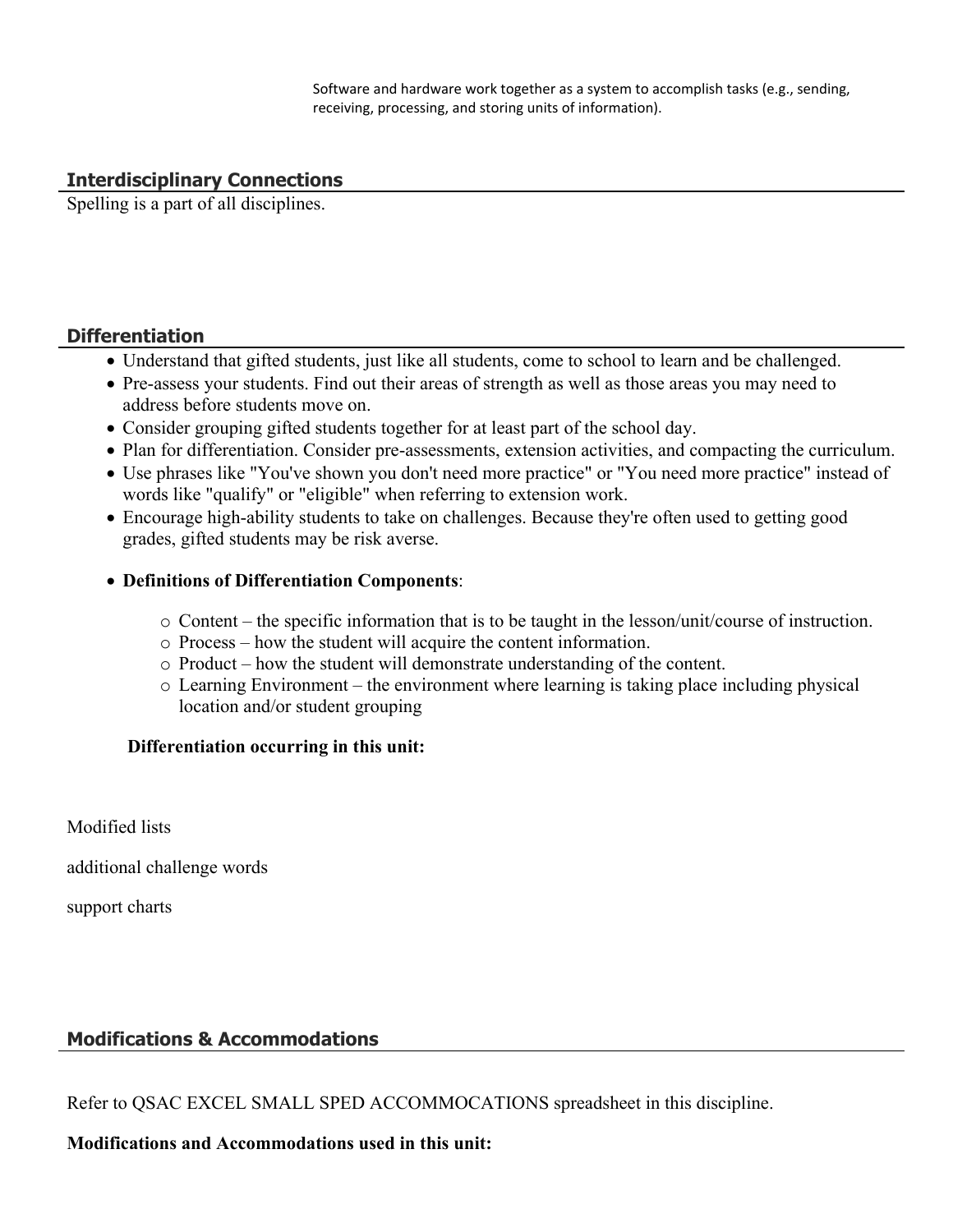IEP and 504 accommodations will be utilized.

#### **Benchmark Assessments**

**Benchmark Assessments** are given periodically (e.g., at the end of every quarter or as frequently as once per month) throughout a school year to establish baseline achievement data and measure progress toward a standard or set of academic standards and goals.

#### **Schoolwide Benchmark assessments:**

Aimsweb benchmarks 3X a year

Linkit Benchmarks 3X a year

DRA

#### **Additional Benchmarks used in this unit:**

End of Unit Assessment

Spelling Assessments

### **Formative Assessments**

Assessment allows both instructor and student to monitor progress towards achieving learning objectives, and can be approached in a variety of ways. **Formative assessment** refers to tools that identify misconceptions, struggles, and learning gaps along the way and assess how to close those gaps. It includes effective tools for helping to shape learning, and can even bolster students' abilities to take ownership of their learning when they understand that the goal is to improve learning, not apply final marks (Trumbull and Lash, 2013). It can include students assessing themselves, peers, or even the instructor, through writing, quizzes, conversation, and more. In short, formative assessment occurs throughout a class or course, and seeks to improve student achievement of learning objectives through approaches that can support specific student needs (Theal and Franklin, 2010, p. 151).

#### **Formative Assessments used in this unit:**

Weekly tasks